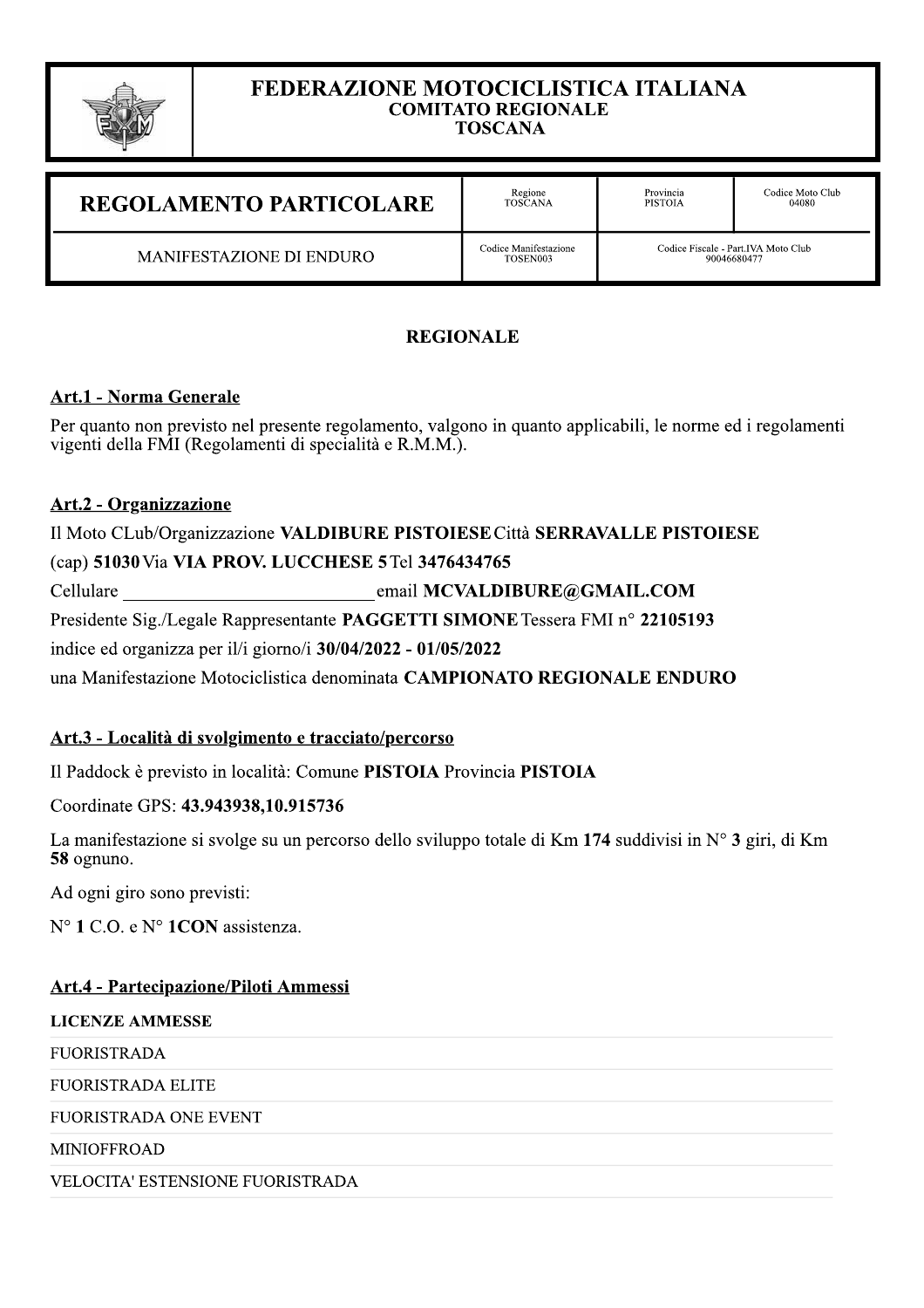# Art.5 - Classi e Motocicli

| <b>CLASSE - CATEGORIA</b>             | <b>ANNO DAL - AL</b> | <b>RANKING DAL - AL</b> | <b>CILIDRATA</b>                                  |
|---------------------------------------|----------------------|-------------------------|---------------------------------------------------|
| UNICA - CADETTI                       | $2004 - 2006$        | $80,00 - 750,00$        | 2T CIL. DA 86 A 125 4T<br>CIL. DA 86 A 125        |
| <b>UNICA - ELITE</b>                  | 1947 - 2006          | $0.00 - 29.99$          | 2T CIL. DA 0 A 1000 4T<br>CIL. DA 0 A 1000        |
| <b>UNICA - FEMMINILE</b>              | 1947 - 2008          | $80,00 - 750,00$        | 2T CIL. DA 50 A 1000 4T<br>CIL. DA 50 A 1000      |
| 2 TEMPI - JUNIOR                      | 1999 - 2003          | 80,00 - 399,99          | 2T CIL. DA 86 A 1000                              |
| <b>4 TEMPI - JUNIOR</b>               | 1999 - 2003          | 80,00 - 399,99          | 4T CIL. DA 0 A 1000                               |
| 2 TEMPI - MAJOR                       | 1974 - 1987          | 80,00 - 399,99          | 2T CIL. DA 51 A 1000                              |
| <b>4 TEMPI - MAJOR</b>                | 1974 - 1987          | 80,00 - 399,99          | 4T CIL. DA 0 A 1000                               |
| <b>UNICA - OSPITI</b>                 | 1947 - 2008          | $30,00 - 750,00$        | 2T CIL. DA 0 A 1000 4T<br>CIL. DA 0 A 1000        |
| 250 2T - SENIOR                       | 1988 - 1998          | 80,00 - 399,99          | 2T CIL. DA 51 A 250                               |
| 300 - SENIOR                          | 1988 - 1998          | 80,00 - 399,99          | 2T CIL. DA 251 A 1000                             |
| 250 4T - SENIOR                       | 1988 - 1998          | 80,00 - 399,99          | 4T CIL. DA 0 A 250                                |
| 450 - SENIOR                          | 1988 - 1998          | $80,00 - 399,99$        | 4T CIL. DA 251 A 1000                             |
| 2 TEMPI - TERRITORIALE                | 1947 - 2003          | $400,00 - 750,00$       | 2T CIL. DA 51 A 1000                              |
| <b>4 TEMPI - TERRITORIALE</b>         | 1947 - 2003          | $400,00 - 750,00$       | 4T CIL. DA 0 A 1000                               |
| <b>UNICA - TOP CLASS</b>              | 1947 - 2006          | $30,00 - 79,99$         | 2T CIL. DA 51 A 1000 4T<br>CIL. DA 51 A 1000      |
| 2 TEMPI -<br><b>ULTRATERRITORIALE</b> | 1947 - 2003          | $400,00 - 750,00$       | 2T CIL. DA 51 A 1000                              |
| 4 TEMPI -<br><b>ULTRATERRITORIALE</b> | 1947 - 2003          | $400,00 - 750,00$       | 4T CIL. DA 0 A 1000                               |
| UNICA - ULTRAVETERAN                  | 1947 - 1966          | 80,00 - 399,99          | 2T CIL. DA 0 A 1000 4T<br>CIL. DA 0 A 1000        |
| <b>UNICA - VETERAN</b>                | 1971 - 1973          | $80,00 - 399,99$        | 2T CIL. DA 0 A 1000 4T<br><b>CIL. DA 0 A 1000</b> |
| UNICA - SUPERVETERAN 1967 - 1970      |                      | 80,00 - 399,99          | 2T CIL. DA 0 A 1000 4T<br><b>CIL. DA 0 A 1000</b> |
| <b>UNICA - CODICE</b>                 | $2006 - 2008$        | $80,00 - 750,00$        | 2T CIL. DA 0 A 50                                 |

# Art.6 - Iscrizioni e Tariffe

Le iscrizioni e le relative tasse devono pervenire al Moto Club Organizzatore attraverso la piattaforma SIGMA entro il giorno:

#### 28/04/2022

#### IBAN: IT11U0867313802061000551806

| <b>TASSA</b>       | <b>IMPORTO</b> |
|--------------------|----------------|
| <b>INDIVIDUALE</b> | 60             |
| SQUADRA            | 40             |
| <b>OSPITI</b>      | 65             |

# LE ISCRIZIONI PERVENUTE DOPO LA CHIUSURA, POTRANNO ESSERE ACCETTATE CON UNA MAGGIORAZIONE DI $\in$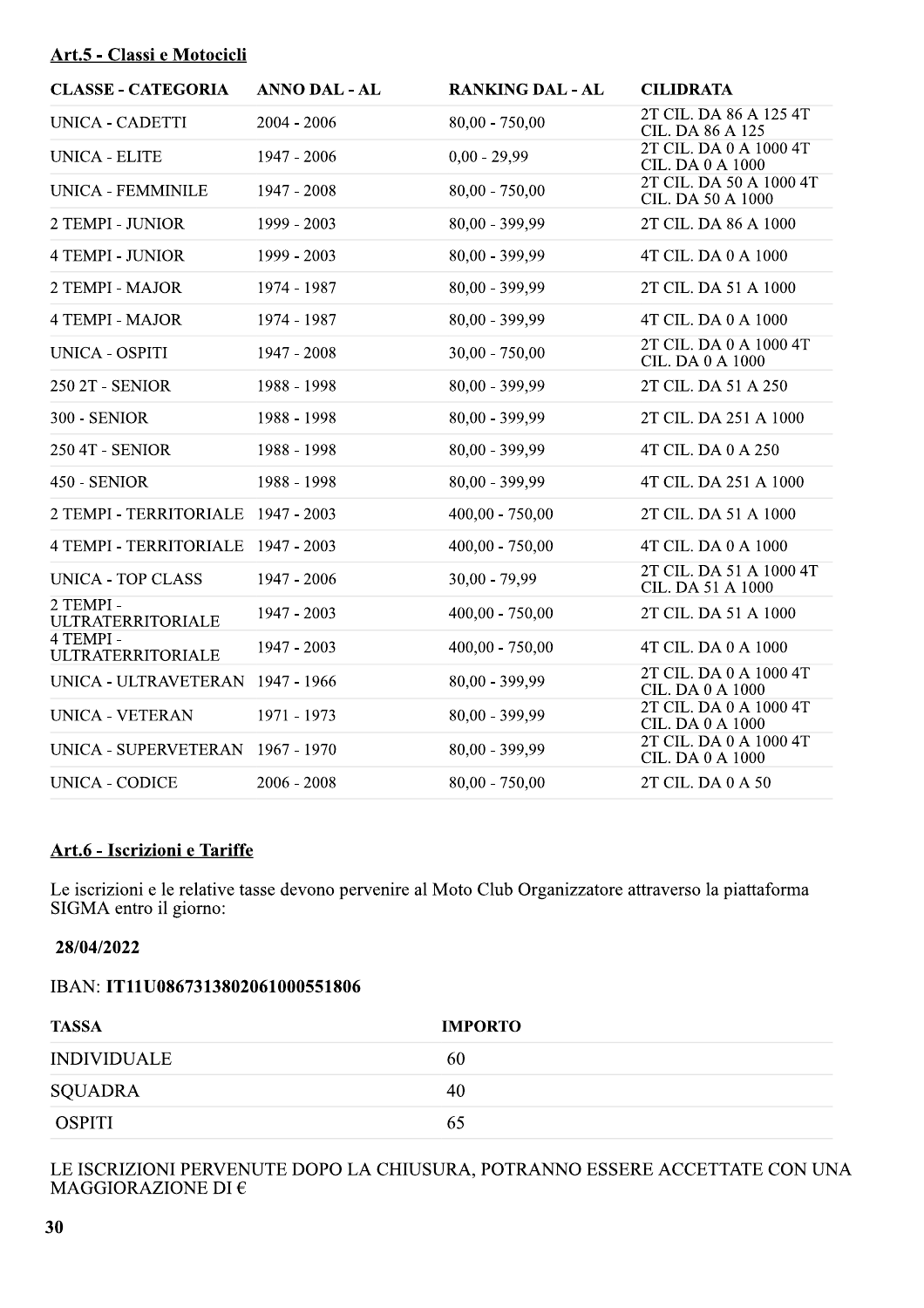# **Art.7 - Operazioni Preliminari**

Le O.P. Amministrative e Tecniche vengono effettuate:

| DATA       |                | <b>DALLE ORE</b> | <b>ALLE ORE</b> |                                                   |  |
|------------|----------------|------------------|-----------------|---------------------------------------------------|--|
| 30/04/2022 | Amministrative | 13:00            | 19:00           |                                                   |  |
| 30/04/2022 | $T$ ecniche    | 13:30            | 19:00           | Visto si approva<br>29 apr2022<br>Alesondes Reser |  |

#### Art.8 - Programma

#### **Area Traning**

L'area Training rispetterà i seguenti orari:

| <b>DATA</b> | <b>DALLE ORE</b> | <b>ALLE ORE</b> |  |
|-------------|------------------|-----------------|--|
|             |                  |                 |  |

#### Partenza

L'ordine di avvicendamento dei gruppi alla partenza è come da regolamento regionale.

Inizio della partenza ore

## **Prove Speciali**

Sul giro sono previste le seguenti Prove Speciali:

| $N^{\circ}$ 1 PROVA DI | LUNGH. MT | <b>DA RIPETERSI (N° VOLTE)</b> |
|------------------------|-----------|--------------------------------|
| <b>ENDUROTEST</b>      | 3000      |                                |
| <b>ENDUROTEST</b>      | 3300      |                                |

I piloti possono effettuare la ricognizione a piedi delle P.S. dalle ore 8:00

del giorno 30/04/2022

## Art.9 - Premiazioni e Classifiche

·Individuale Assoluta

·Individuale di classe

A squadre (come indicato dal regolamento regionale)

L'elenco completo dei premi sarà esposto in bacheca

#### Articolo 10 - Particolarità della gara

LE OPERAZIONI PRELIMINARI VERRANNO EFFETTUATE NEL RISPETTO DELLE NORME COVID. I PILOTI SI AVVICENDERANNO 1 AL MINUTO IN ORDINE DI NUMERO VERIFICHE AMMINISTRATIVE DALLE ORE 13:00 ALLE ORE 19:00 DEL 30\04\2022 PRESSO I LOCALI DEL CAMPO SCUOLA IN VIA DELLO STADIO VERIFICHE TECNICHE DALLE ORE 13:30 ALLE 19:30 DEL 30\04\2022 DENTRO IL CAMPOSCUOLA PARCO CHIUSO DENTRO IL CAMPO SCUIOLA PADDOCK IN PIAZZA OPLA`, VIA DELLE OLIMPIADI, VIALE MARINI E PARCHEGGIO ADIACENTE AL PARCO DELLA RANA CON CHIOSCO COCOMERAIO. DALLE CLASSIFICHE DELLA MANIFESTAZIONE VERRANNO ESTRAPOLATE LE CLASSIFICHE DEL MASTER **BETA ENDURO**